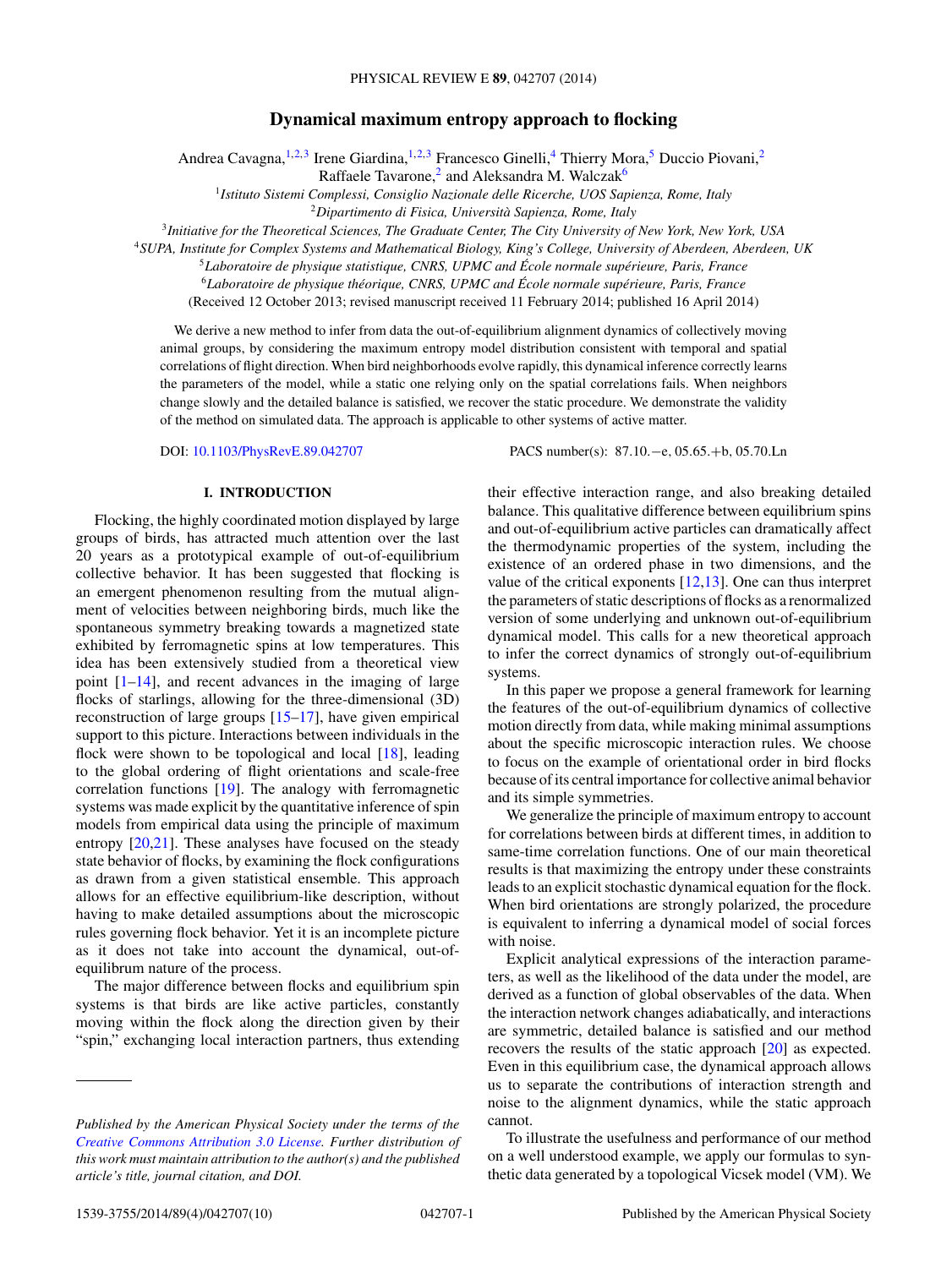<span id="page-1-0"></span>show that its inferred interaction parameters are consistently better than the ones obtained in a static equilibrium framework, especially when the relative mobility between individuals is high, as predicted by the theory.

## **II. DYNAMICAL MAXIMUM ENTROPY**

#### **A. General maximum entropy approach**

Maximum entropy distributions are the least constrained distributions that are consistent with certain selected key observables of the data. They usually map onto equilibrium statistical mechanics problems and do not involve any assumptions about the system under study, besides the choice of the relevant observables, which should be selected according to the fundamental symmetries of the underlying system. They have been particularly successful in describing collective and emergent phenomena in biological systems comprising many correlated degrees of freedom [\[22–27\]](#page-8-0).

The principle of maximum entropy consists of finding the maximally disordered probability distribution consistent with carefully chosen observables of the data. In practice, given a stochastic variable **s**, and a set of observables  $\{\mathcal{O}_{\mu}(\mathbf{s})\}$ , with  $\mu = 1, \ldots, K$ , one looks for the model distribution *P* of maximum entropy

$$
S[P] = -\sum_{s} P(s) \ln P(s) \tag{1}
$$

that coincides with the data for the average values of each of the observables

$$
\langle \mathcal{O}_{\mu} \rangle_{\text{data}} = \langle \mathcal{O}_{\mu} \rangle_{P}. \tag{2}
$$

Using the technique of Lagrange multipliers, one shows that the distribution takes the exponential form

$$
P(\mathbf{s}) = \frac{1}{\mathcal{Z}(\{\lambda_{\mu}\})} \exp\left(-\sum_{\mu=1}^{K} \lambda_{\mu} \mathcal{O}_{\mu}(\mathbf{s})\right), \tag{3}
$$

where  $\{\lambda_{\mu}\}\$ are Lagrange multipliers that need to be set to satisfy Eq. (2), and  $\mathcal{Z}(\{\lambda_{\mu}\})$  is a normalization factor enforcing  $\sum_{s} P(s) = 1$ . By analogy with the Boltzman distribution from equilibrium statistical mechanics, the sum inside the exponential may be interpreted as an energy.

Conveniently, the Lagrange multipliers that match the mean value of the observables are also those that maximize the likelihood of the data given the exponential form (3). Given *M* data points  $s^1, \ldots, s^M$ , the log-likelihood of the data reads

$$
\ln \mathcal{P}(\{\lambda_{\mu}\}) \equiv \ln \prod_{a=1}^{M} P(\mathbf{s}^{a})
$$
  
= 
$$
- \sum_{a=1}^{M} \sum_{\mu=1}^{K} \lambda_{\mu} \mathcal{O}_{\mu}(\mathbf{s}^{a}) - M \ln \mathcal{Z}(\{\lambda_{\mu}\}). \tag{4}
$$

Maximizing the log-likelihood with respect to the parameters  $\{\lambda_{\mu}\}\$ implies

$$
\frac{\partial \ln \mathcal{P}(\{\lambda_{\mu}\})}{\partial \lambda_{\mu}} = M \left[ -\frac{\partial \ln \mathcal{Z}}{\partial \lambda_{\mu}} - \langle \mathcal{O}(\mathbf{s}) \rangle_{\text{data}} \right] = 0,
$$
  

$$
M \{ \langle \mathcal{O}(\mathbf{s}) \rangle_P - \langle \mathcal{O}(\mathbf{s}) \rangle_{\text{data}} \} = 0.
$$
 (5)

By virtue of this equivalence, the correct maximum entropy distribution can be obtained by maximizing the expression of the log-likelihood with respect to the parameters.

Note that the variable **s** can be any stochastic variable. It may be a configuration of the system, or a full time trace of configurations, in which case the observables may span different times.

#### **B. Static maximum entropy**

In the following we will focus on the particular example of bird flocks, although many of our results on the dynamics should hold for other choices of systems and observables. For each particular situation, the choice of observables is dictated by the symmetries of the problem, as well as the relevant order parameters that one wishes to capture.

When polar order is present as in bird flocks, a natural choice of observables to be constrained by the data are the equal time pairwise correlation functions between the birds' orientations:  $\langle s_i s_j \rangle$ , where  $s_i$  is a *d*-dimensional unit vector denoting the flight direction of bird *i*, with  $i = 1, \ldots, N$ . (Throughout the paper the inner products over the physical space are implicit.) These correlations were found to exhibit scale-free behavior in natural flocks [\[19\]](#page-8-0) and characterize the collective nature of flocking. The maximum entropy distribution  $P(s)$  for the orientations can then be computed by maximizing the entropy  $S[P] = -\sum_{s} P(s) \ln P(s)$ , while constraining the equal-time correlations to their experimental values. The result is the stationary probability distribution for the equilibrium heterogeneous Heisenberg model [\[20\]](#page-8-0)

$$
P(\mathbf{s}) = \frac{1}{Z} \exp\left(\frac{1}{2} \sum_{i \neq j} J_{ij}^{\text{stat}} s_i s_j\right),\tag{6}
$$

where **s** is a shorthand for  $(s_1, s_2, \ldots, s_N)$  and *Z* a normalization constant. The interaction parameters  $J_{ij}^{\text{stat}}$  are Lagrange multipliers that need to be tuned so that the probability distribution (6) matches the empirical correlation functions  $\langle s_i s_j \rangle$ . Using three-dimensional, single-individual-resolution data of large bird flocks, this class of models was shown to recapitulate quantitatively the ordering properties of real flocks [\[20\]](#page-8-0).

#### **C. Dynamical approach: Maximum entropy on trajectories**

A limitation of the static approach is that infinitely many dynamical models may give rise to the same steady-state distribution, most of which break detailed balance. In fact, the change of neighborhoods causes the interaction network to vary in time, keeping the system constantly out of equilibrium. Here we extend the maximum entropy framework to account for the nonequilibrium nature of flocking, to what is often called the principle of maximum caliber [\[28\]](#page-8-0). We consider the set of entire trajectories  $(s^1, s^2, \ldots, s^T)$ , where the superscript index denotes time points separated by *δt*. We then look for the distribution  $P(s^1, \ldots, s^T)$  that maximizes the entropy while reproducing some given experimental observables. Since we want to capture the dynamics, in addition to equaltime correlation functions, we also constrain the correlation functions between two consecutive time points  $\langle s_i^{t+1} s_j^t \rangle$ . Doing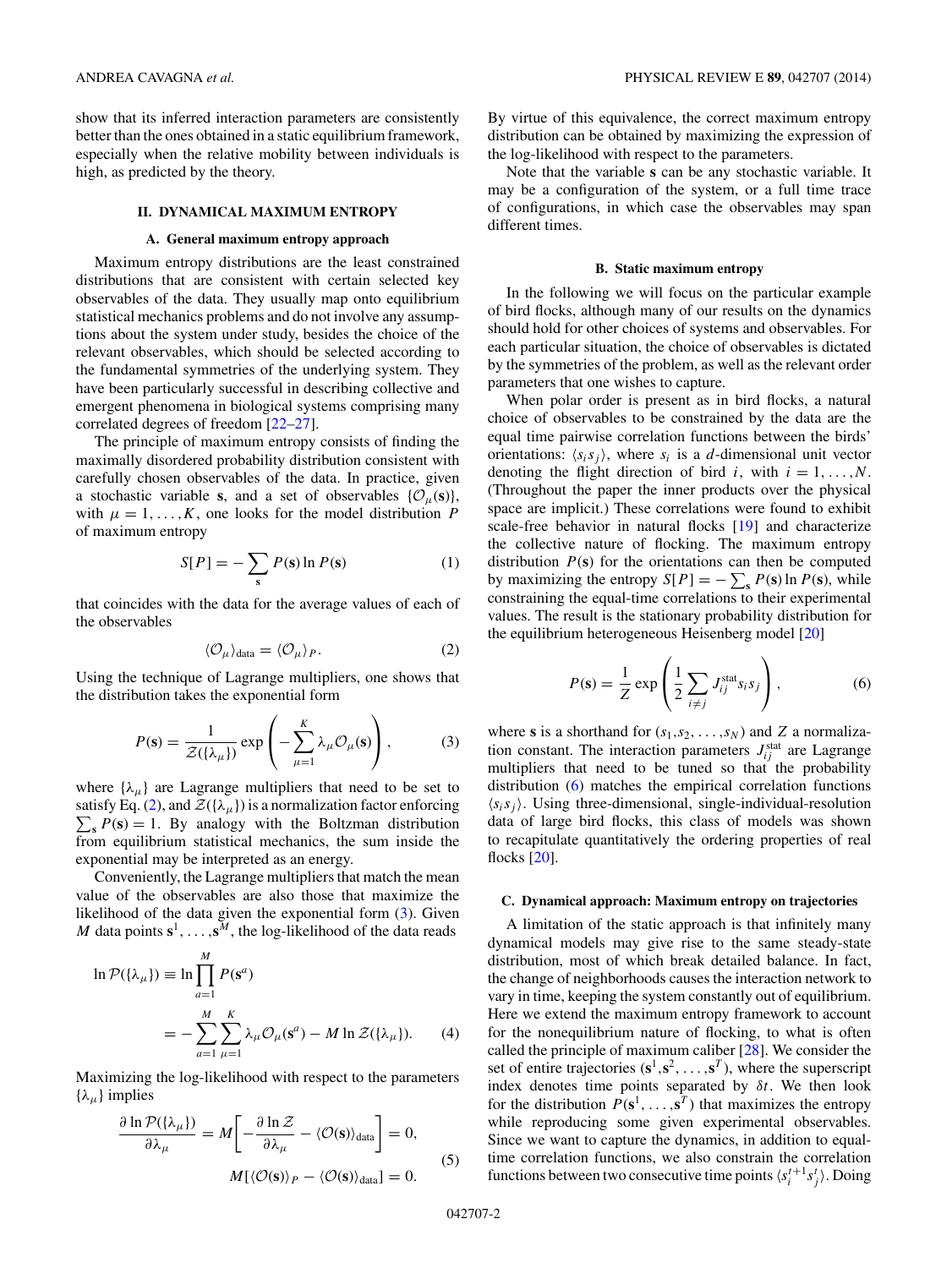<span id="page-2-0"></span>so yields the following form of the probability distribution over *trajectories*:

$$
P(\mathbf{s}^1, \dots, \mathbf{s}^T) = \frac{1}{2} \exp(-\mathcal{A}),\tag{7}
$$

where  $\hat{Z}$  is a normalization factor, and the "effective action" (or minus log-likelihood) reads

$$
\mathcal{A} = -\frac{1}{2} \sum_{t} \sum_{i \neq j} \left( J_{ij;t}^{(1)} s_i^t s_j^t + J_{ij;t}^{(2)} s_i^{t+1} s_j^t \right). \tag{8}
$$

There now are two sets of time-dependent coupling parameters, for synchronous and consecutive times.

## **III. EQUIVALENCE WITH MODELS OF SOCIAL FORCES**

#### **A. Flock dynamics as a Markov process**

Because the action only involves cross-terms between consecutive times, the likelihood of a flock trajectory be written as a sum of terms corresponding to the transition probabilities  $P(\pi'|\pi)$  betweenx successive time points

$$
P(\mathbf{s}^1, \dots, \mathbf{s}^T) = P(\mathbf{s}^1) \prod_{t=1}^{T-1} P(\mathbf{s}^t | \mathbf{s}^{t-1}),
$$
 (9)

which can be rewritten in terms of the action as

$$
\mathcal{A} + \ln \hat{Z} = -\ln P(\mathbf{s}^1) + \sum_{t} \mathcal{L}_t(\mathbf{s}^{t+1}, \mathbf{s}^t), \tag{10}
$$

where

$$
\mathcal{L}_t(\mathbf{s}^{t+1}, \mathbf{s}^t) \equiv -\ln P(\mathbf{s}^{t+1}|\mathbf{s}^t)
$$
\n(11)

may be interpreted as a Lagrangian density in the path integral formalism.

Let us check that this Markovian decomposition is possible. Identifying the two expressions of  $A(8)$  and (10), we may write  $\mathcal{L}_t$  in the form

$$
\mathcal{L}_t(\mathbf{s}',\mathbf{s}) = -\frac{1}{2} \sum_{ij} \left( J_{ij;t}^{(2)} s'_i s_j + J_{ij;t}^{(1)} s_i s_j \right) - K_t(\mathbf{s}') + K_{t-1}(\mathbf{s}),
$$
\n(12)

with the constraint that, for all **s**, the transition probability be normalized

$$
1 = \sum_{s'} \exp[-\mathcal{L}_t(s', s)],\tag{13}
$$

which entails

$$
K_{t-1}(\mathbf{s}) = \ln \sum_{\mathbf{s}'} \exp \left[ \frac{1}{2} \sum_{ij} \left( J_{ij;t}^{(2)} s'_i s_j + J_{ij;t}^{(1)} s_i s_j \right) + K_t(\mathbf{s}') \right].
$$
\n(14)

Equation  $(14)$  defines a descending recursion, by which  $K_t$  is calculated from the next time point.

Note that the process is Markovian because we chose to constrain consecutive-time correlation functions. Non-Markov forms would arise if we constrained more complex multitime observables.

### **B. Spin-wave approximation**

In general, the integral in Eq. (14) cannot be calculated analytically, and  $K_t$  does not have a simple quadratic form as a function of **s**.

However, when flight orientations are highly polarized (as in the case of starling flocks [\[19\]](#page-8-0)), one can use the spin-wave (SW) approximation [\[29\]](#page-8-0) to explicitly rewrite the action as a sum of terms that are quadratic in the spin-wave variables. Specifically, we denote  $s_i = \pi_i + n\sqrt{1 - (\pi_i)^2}$ , where *n* is an arbitrary unit vector close to the average flight direction of the flock, and  $\pi_i$  is the perpendicular component of the orientation  $\pi_i$  = 0. (When there is no ambiguity we drop the time superscript.) When the flock is highly polarized, we have  $\pi_i^2 \ll 1$ , and we may expand at small  $\pi_i$ .

Let us assume a quadratic form for  $K_t$ :

$$
K_t(\mathbf{s}) = \frac{1}{2} \sum_{ij} K_{ij;t} s_i s_j + U_t.
$$
 (15)

The integral in Eq. (14) can be expanded at small  $\pi$ :

$$
K_{t-1}(\pi) = \frac{1}{2} \sum_{ij} J_{ij;t}^{(1)} (1 + \pi_i \pi_j - \pi_i^2)
$$
  
+  $U_t + \frac{1}{2} \sum_{ij} (J_{ij;t}^{(2)} + K_{ij;t}) - \frac{1}{4} \sum_{ij} J_{ij;t}^{(2)} \pi_j^2$   
+  $\ln \int d\pi' \exp \left[ -\frac{1}{2} \sum_{ij} A_{ij;t} \pi'_i \pi'_j \right]$   
+  $\frac{1}{2} \sum_{ij} J_{ij;t}^{(2)} \pi'_i \pi_j \right],$  (16)

with

$$
A_{ij;t} = -K_{ij;t} + \delta_{ij} \sum_{k} K_{ik;t} + \frac{1}{2} \delta_{ij} \sum_{k} J_{ik;t}^{(2)}.
$$
 (17)

This Gaussian integral can be calculated exactly. Doing so, and expanding the left-hand side of Eq.  $(14)$  at small  $\pi$ , yields a simple matrix expression for the recursion (only valid for nondiagonal terms)

$$
\mathbf{K}_{t-1} = \mathbf{J}_t^{(1)} + \frac{1}{4} \mathbf{J}_t^{(2)\dagger} \mathbf{A}_t^{-1} \mathbf{J}_t^{(2)}.
$$
 (18)

We can now replace the expression of  $K_t$  in Eq. (12), and thus rewrite the transition probability in terms of  $\pi$  in a Gaussian form

$$
\mathcal{L}_t(\pi', \pi) = -\frac{d-1}{2} \ln \left( \frac{\det \mathbf{A}_t}{(2\pi)^N} \right)
$$

$$
+ \frac{1}{2} (\pi' - \mathbf{M}_t \pi)^{\dagger} \mathbf{A}_t (\pi' - \mathbf{M}_t \pi), \qquad (19)
$$

with

$$
\mathbf{M}_t = \frac{1}{2} \mathbf{A}_t^{-1} \mathbf{J}_t^{(2)}.
$$
 (20)

#### **C. Equivalence with generalized Vicsek models**

The Gaussian form of the transition probabilities Eq. (19), corresponds to a spin-wave dynamics described by the follow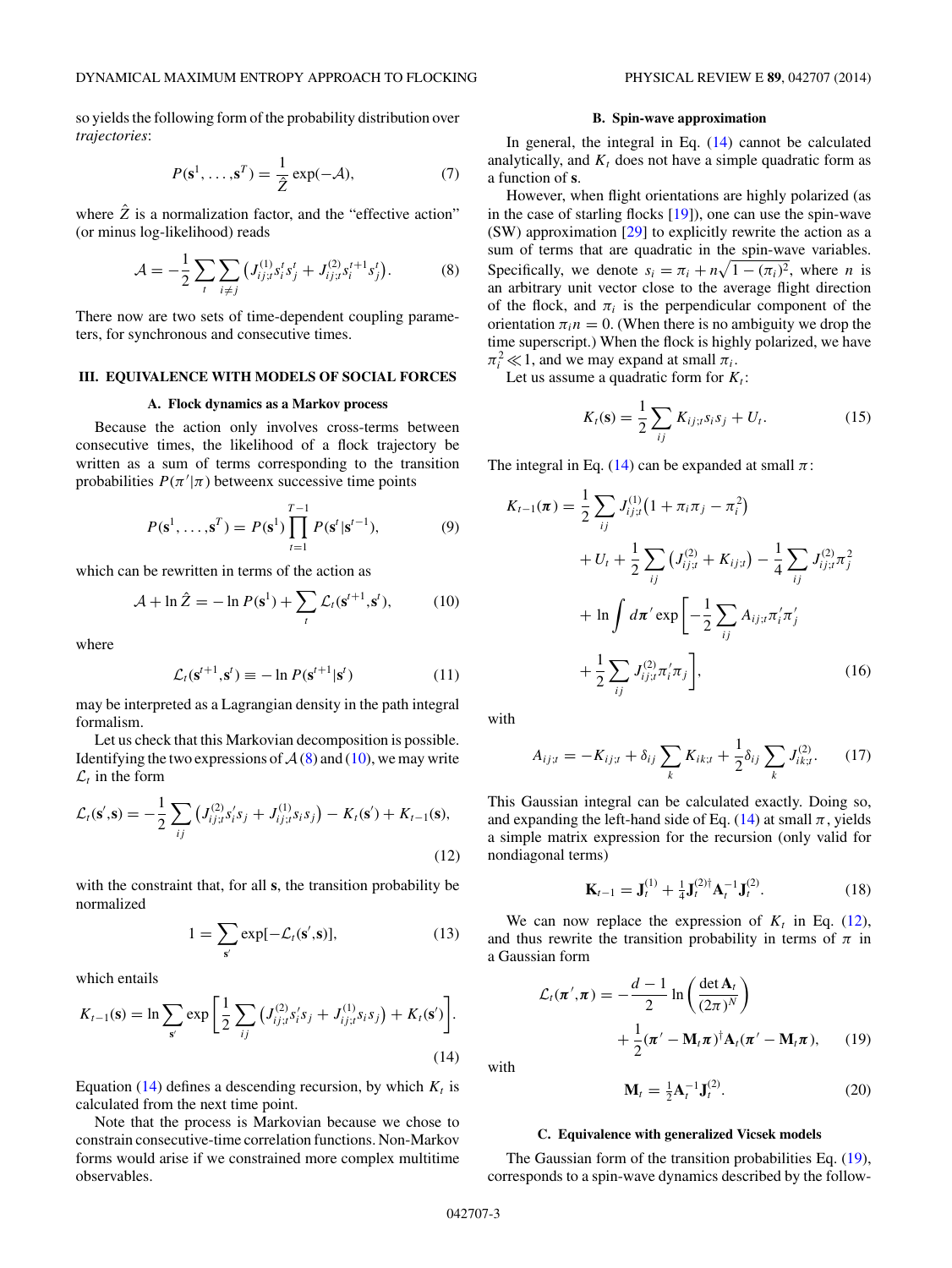<span id="page-3-0"></span>ing stochastic equation:

$$
\pi_i^{t+1} = \sum_j M_{ij;t} \pi_j^t + \epsilon_i^t, \qquad (21)
$$

with  $\epsilon^t$  being a random, isotropic Gaussian noise perpendicular to *n*, of zero mean and covariance

$$
\langle \epsilon^t (\epsilon^{t'})^{\dagger} \rangle = (d-1) \mathbf{A}_t^{-1} \delta_{t,t'}, \tag{22}
$$

where  $\delta_{t,t'}$  is the Kronecker delta. [Note that the  $(d-1)$ factor, here and in previous equations, corresponds to the dimensionality of the perpendicular component  $\pi$ .]

Equation (21) can be interpreted as follows. At each time, individual *i* computes its new orientation from a weighted average over the orientation of other individuals, including itself, at the previous time point with weights encoded in the matrix  $M_t$ .  $M_t$  defines a well-balanced weighted average, as it satisfies

$$
\sum_{j} M_{ij;t} = 1. \tag{23}
$$

[This identity can be checked by rewriting it in a matrix form:  $\frac{1}{2}\mathbf{A}_t^{-1}\mathbf{J}_t^{(2)}\mathbf{u} = \mathbf{u}$  where **u** is a vector of ones,  $u_i = 1$ . Proving Eq. (23) is therefore equivalent to showing  $J_t^{(2)}\mathbf{u} = 2\mathbf{A}_t\mathbf{u}$ , which follows from the definition of  $A_t$  in Eq. [\(17\)](#page-2-0).]

Noise  $\epsilon^t$  added to this average in Eq. (21) determines the level of error in the alignment. Without it, all individuals would be perfectly aligned. This model may be viewed as the spin-wave expansion of a generalized Vicsek model [\[1\]](#page-8-0) with arbitrary weights and noise.

Equations  $(21)$  and  $(22)$ , which we have just derived for the perpendicular component  $\pi$  of the motion, hold almost the same for the flight direction *s* itself. Starting from the update equation

$$
s_i^{t+1} = \theta \bigg[ \sum_j M_{ij;t} s_j^t + \eta_i^t \bigg], \tag{24}
$$

where  $\theta(x) = x / \|x\|$  is the normalization operator, and expanding in the spin-wave approximation  $(\pi_i \ll 1)$ , one recovers Eq. (21) with  $\epsilon_i^t = \eta_i^t - (n \cdot \eta_i^t)n$  the perpendicular component of the vectorial noise *η*.

#### **IV. INFERENCE FROM DATA**

### **A. Model parametrization**

As we argued earlier, tuning the parameters to match the correlation functions is equivalent to maximizing the likelihood, Eq. [\(7\)](#page-2-0), or equivalently maximizing the loglikelihood  $-\sum_{t} \mathcal{L}_t$ , with which we will work from now on. To maximize the likelihood with respect to the two equivalent sets of parameters  $\{J_t^{(1)}, J_t^{(2)}\}$  or  $\{M_t, A_t\}$ , we would need to observe a large number of random realizations of the same flock dynamics. This is impossible in practice due to limited data compared to the prohibitively large number of potential configurations of the bird positions that one would need to sample.

To overcome this problem, we need to introduce some additional assumptions about the interaction network and the form of the noise to simplify the parameter space and the number of observables. These simpifications come naturally in the Markovian description parametrized by  $M_t$  and  $A_t$ . From a biological standpoint, it is reasonable to assume that birds treat information from each interacting neighbor (the precise definition of "neighborhood" being left unspecified for the moment) equally, while keeping the memory of their own direction. Mathematically this translates into

$$
M_{ij} = (1 - J\delta t n_i)\delta_{ij} + J\delta t n_{ij}, \qquad (25)
$$

where  $n_{ij} = 1$  if *j* is one of *i*'s neighbors, and 0 otherwise, and  $n_i = \sum_j n_{ij}$  is the global number of neighbors interacting with bird *i*. (For ease of notation we omit the *t* index, even though  $n_{ij}$  depends on *t*.) The scalar parameter *J* now measures the alignment interaction strength. The errors made by different birds when trying to align with their neighbors can be assumed to be of the same amplitude and independent of each other, so that noise is uncorrelated and **A** is proportional to the identity

$$
A_{ij} = [1/(2\delta t)]\delta_{ij}.
$$
 (26)

Here *T* is a squared noise amplitude (the out-of-equilibrium equivalent of a temperature) that sets the level of disorder in the system.

## **B. Continuous time limit and equivalence with static maximum entropy at equilibrium**

The scaling in *δt* ensures a well-defined continuous limit when  $\delta t \rightarrow 0$ , described by a Langevin equation. When  $\delta t \rightarrow$  $0, Eq. (21)$  becomes

$$
\frac{d\pi}{dt} = -J\Lambda\pi + \xi(t),\tag{27}
$$

where  $\Lambda_{ij} = n_i \delta_{ij} - n_{ij}$ , and  $\xi_i(t)$  are independent and identically distributed (i.i.d.) Gaussian white noises with  $\langle \xi_i(t)\xi_i(t')\rangle = 2T(d-1)\delta(t-t')$ , with  $\delta(x)$  Dirac's delta function.

This dynamical description can be reconciled with the static inference [\[20\]](#page-8-0) in the special case of equilibrium dynamics, which is realized when  $n_{ij}$  is symmetric and constant in time. In this case, the spins can be described for  $\delta t \rightarrow 0$  by a stationary distribution with the same form as in Eq.  $(6)$  and the steadystate couplings take the simple equilibrium value [\[20\]](#page-8-0)

$$
J_{ij}^{\text{stat}} = \frac{J}{T} n_{ij}.
$$
 (28)

We refer the reader to [A](#page-6-0)ppendix A for details of the derivation.

Even in this limit case where dynamical and static maximum entropy are consistent, the dynamical inference allows us to separate the coupling strength *J* from the temperature *T* , which the static inference cannot.

## **C. Likelihood maximization**

The Lagrangian  $(19)$  can be rewritten as an explicit function of the relevant observables

$$
\mathcal{L}_t(\boldsymbol{\pi}^{t+1}|\boldsymbol{\pi}^t) = -\frac{d-1}{2}\ln\left(\frac{\det \mathbf{A}_t}{(2\pi)^N}\right) + \frac{1}{2}\text{Tr}(\mathbf{C}_{t+1}\mathbf{A}_t^\dagger)
$$

$$
-\frac{1}{2}\text{Tr}(\mathbf{J}_t^{(2)}\mathbf{G}_t^\dagger) + \frac{1}{8}\text{Tr}(\mathbf{J}_t^{(2)^\dagger}\mathbf{A}_t^{-1}\mathbf{J}_t^{(2)}\mathbf{C}_t^\dagger),
$$
(29)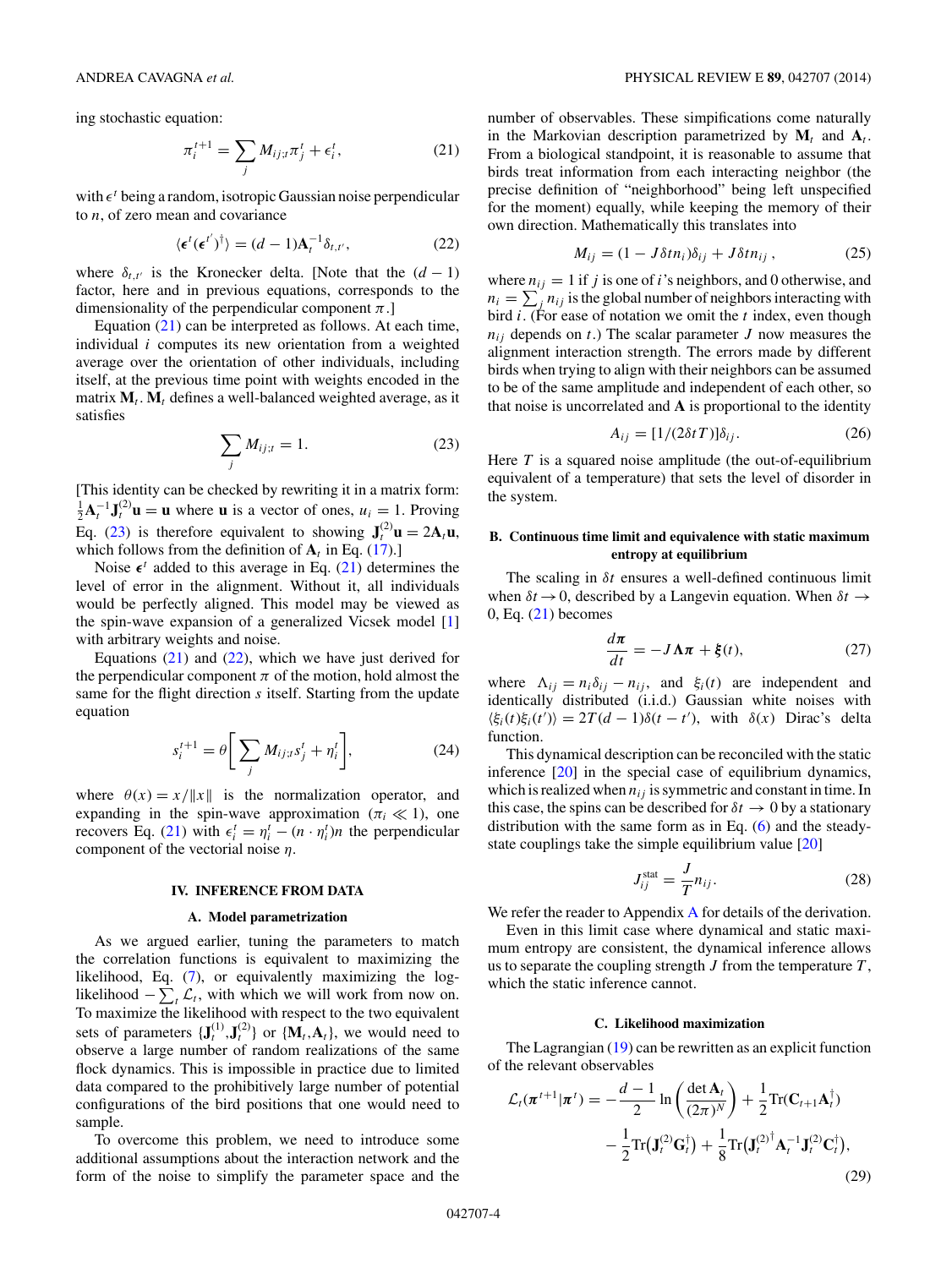<span id="page-4-0"></span>TABLE I. Empirical correlation functions used in the text.

| $C_{s}^{1}$<br>$C_{s}$ | $(1/N)\sum_i(\pi_i^{t+1})^2$<br>$(1/N)\sum_i(\pi_i^t)^2$ | $C_{\rm int}$<br>$C'_{\rm int}$ | $(1/Nn_c)\sum_{ii} n_{ij}\pi_i^t\pi_j^t$<br>$(1/Nn_c^2)\sum_{ijk} n_{ij}n_{ik}\pi_j^t\pi_k^t$ |
|------------------------|----------------------------------------------------------|---------------------------------|-----------------------------------------------------------------------------------------------|
| $G_s$                  | $(1/N)\sum_i \pi_i^{t+1}\pi_i^t$                         | $G_{\rm int}$                   | $(1/Nn_c)\sum_{ij} n_{ij}\pi_i^{t+1}\pi_j^t$                                                  |
| $\tilde{C}_s$          | $(1/Nn_c)\sum_i n_i(\pi_i^t)^2$                          | $\hat{C}_s$                     | $(1/Nn_c^2)\sum_{ii}(n_i\pi_i^t)^2$                                                           |
| $\tilde{G}_s$          | $(1/Nn_c)\sum_i n_i\pi_i^{t+1}\pi_i^t$                   | $C_{\rm int}$                   | $(1/Nn_c^2)\sum_{ij} n_i n_{ij} \pi_i^t \pi_j^t$                                              |

where  $\mathbf{C}_t = \boldsymbol{\pi}^t(\boldsymbol{\pi}^t)^{\dagger}$  and  $\mathbf{G}_t = \boldsymbol{\pi}^{t+1}(\boldsymbol{\pi}^t)^{\dagger}$ .

Taking the specific form of Eqs.  $(25)$  and  $(26)$  for  $M_t$ and  $A_t$  we obtain a formula for  $\mathcal{L}_t$  that only depends on two parameters, the interaction strength *J* and the "effective temperature" *T*

$$
\mathcal{L}_t = \frac{d-1}{2} \ln(2T\delta t) - 2Jn_c \delta t [\tilde{C}_s - C_{\text{int}} - \tilde{G}_s + G_{\text{int}}]
$$

$$
+ (Jn_c \delta t)^2 [\hat{C}_s - 2\tilde{C}_{\text{int}} + C'_{\text{int}}] + C_s^1 + C_s - 2G_s,
$$
(30)

with  $n_c = (1/N) \sum_i n_i$ . The number of independent observables appearing in  $\mathcal{L}_t$  is also drastically reduced to a handful of empirical integrated pair correlation functions defined in Table I. These correlations can be evaluated over pairs of consecutive configurations, or averaged over the entire sequence if we work with time-independent parameters and steady-state dynamics.

Maximizing the log-likelihood with respect to *J* and *T*,  $\partial \mathcal{L}_t / \partial T = 0$  and  $\partial \mathcal{L}_t / \partial J = 0$ , yields simple analytical expressions for the parameters as a function of the empirical correlation functions

$$
J = \frac{1}{n_c} \frac{\Omega + (d - 1)T_0}{C'_{\text{int}} + \hat{C}_s - 2\tilde{C}_{\text{int}}},\tag{31}
$$

$$
T = T_0 + \frac{C_s^1 - C_s}{2(d-1)\delta t} - \frac{J n_c \delta t}{2(d-1)} \left( \frac{\tilde{C}_s - \tilde{G}_s}{\delta t} + \Omega \right),\tag{32}
$$

where

$$
T_0 = \frac{C_s - G_s}{\delta t (d - 1)}, \quad \Omega = \frac{G_{\text{int}} - C_{\text{int}}}{\delta t}.
$$
 (33)

Appendix [B](#page-7-0) contains detailed formulas for calculating the maximum likelihood after replacing Eqs.  $(31)$  and  $(32)$  in Eq.  $(30)$ .

The leading-order temperature  $T_0$  is the derivative of a self-correlation function, and obeys the standard fluctuationdissipation relationship found in equilibrium dynamics. The term  $\Omega$  is related to the dynamics of the network. In particular, at steady state  $dC_{int}/dt = 0$  implies  $\Omega \propto \sum_{ij} \pi_i \pi_j dn_{ij}/dt$ .

When the system is at steady state, the inference formulas Eqs.  $(31)$  and  $(32)$  reduce to the static inference formula, derived in a slightly different form in [\[20\]](#page-8-0)

$$
\frac{Jn_c}{T} \approx \frac{d-1}{\hat{C}_s - \tilde{C}_{\text{int}}}.\tag{34}
$$

A detailed derivation is given in Appendix [C.](#page-7-0)

To apply Eqs.  $(31)$  and  $(32)$  to data, one still needs to specify the neighboring matrix  $n_{ij}$ . In the absence of prior information, one of the simplest possibilities is to assume that each bird interacts with the first  $n_c$  neighbors [\[20\]](#page-8-0). An alternative choice would be to define neighbors according to a metric rule, each bird interacting with neighbors within a given distance *rc*. In both cases an extra parameter is introduced, either the "topological" interaction range  $n_c$  or the metric range  $r_c$ , that can also be inferred by likelihood maximization. Another scheme is to define neighbors through a Voronoi tassellation [\[30\]](#page-8-0), as in the topological VM [\[14\]](#page-8-0). The likelihoods between different neighborhood definitions may also be compared to find the one closest to optimality.

### **V. TEST ON ARTIFICIAL DATA**

We tested our dynamical inference method on synthetic data generated from a slight generalization of the topological VM on a two-dimensional torus of linear size  $L = 32$  with  $N = 1024$  particles

$$
\theta_i^{t+\delta t} = \text{Arg}\bigg[s_i^t + J_V \delta t \sum_j n_{ij} s_j^t \bigg] + \sqrt{\delta t} \,\xi_i^t,\qquad(35)
$$

$$
r_i^{t+\delta t} = r_i^t + v_0 \,\delta t \, s_i^{t+\delta t},\tag{36}
$$

where  $s_i = (\cos \theta_i, \sin \theta_i)$ , and Arg(*s*) is the angle of vector *s*. The delta-correlated angular noise  $\xi_i^t$  is uniformly distributed in  $[-\eta \pi, +\eta \pi]$ , corresponding to an effective temperature  $T_V = (\eta \pi^2)/6$  for  $\delta t \to 0$ . The Voronoi adjacency matrix  $n_{ij}$  has a nonuniform degree  $n_i$ , of mean  $n_V = 6$ . A spinwave expansion of Eq.  $(35)$  leads to an expression of the form of Eqs. [\(21\)](#page-3-0) to [\(26\)](#page-3-0), with  $J \approx J_V/(1 + J_V n_V \delta t)$  (see Appendix [D\)](#page-7-0). The degree of neighbor mixing is characterized by a single mixing parameter  $\mu = \langle 1/(Nn_c) \sum_{ij} |dn_{ij}/dt| \rangle$ , which quantifies how fast birds exchange neighbors. We performed simulations with time step  $\delta t = 0.01$  in three regimes with slow, medium, and fast neighbor mixing ( $\mu$  = 0.18*,*0*.*35*,0.76;*  $v_0 = 0.5$ *,*1*.0,2.0;*  $J_V = 1.0$ *,*1*.0,0.1;* and  $\eta =$ 0*.*3*,*0*.*2*,*0*.*12, respectively), all of which display the same level of polarization  $\overline{N}^{-1}$   $\|\sum_i s_i\| \approx 0.97$ .

We then applied the inference procedure described in Eqs. (31) and (32) to the synthetic dataset generated by the simulations. In the inference we tried the choices for  $n_{ij}$ discussed above: the  $n_c$  nearest-neighbor (NN) topological rule, the metric rule where  $n_{ij} = 1$  within a metric range  $r_c$ (and 0 outside), and the Voronoi rule (actually used to generate the data). The correlation functions were averaged over  $10<sup>3</sup>$ different configurations in the stationary state, sampled from a single run at 100 time unit intervals, ensuring independent sampling.

The likelihood as a function of  $n_c$  can be computed with the NN rule using Eqs. (31), (32), and (30). The result is shown in the inset of Fig. [1](#page-5-0) for the high mixing regime. Its maximum  $n_c^*$ corresponds to the most likely interaction range, from which the optimal  $J^*$  and  $T^*$  are computed via Eqs. (31) and (32). Figure [1](#page-5-0) shows that the new dynamical procedure performs systematically better than the static approach described in  $[20]$  in predicting the mean interaction range  $n_c$ . The error made by the static inference is larger when neighbor mixing is higher and the dynamics is strongly out of equilibrium. That is because in the high-mixing case, the *effective* number of interacting neighbors, as inferred by the static approach,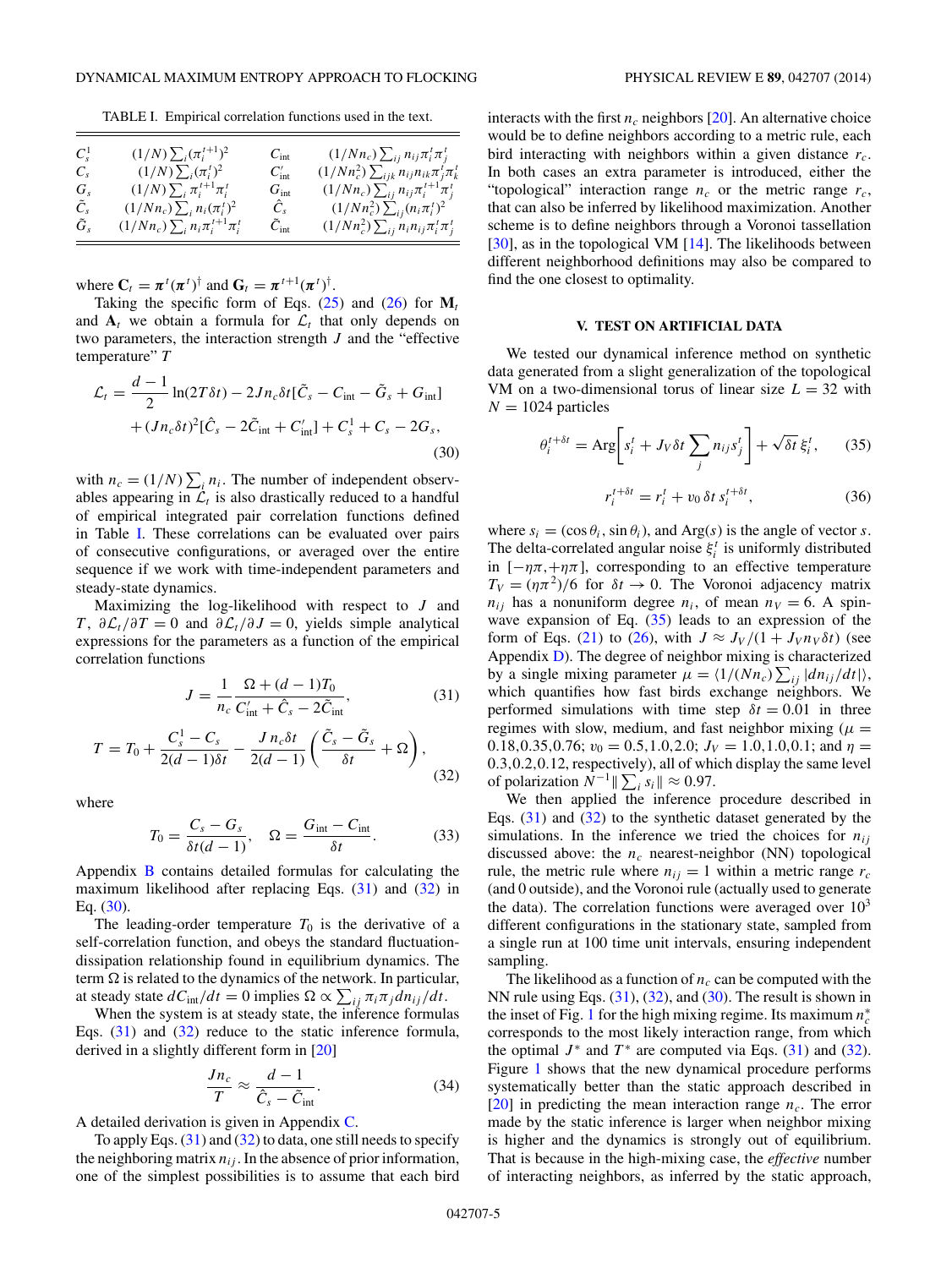<span id="page-5-0"></span>

FIG. 1. (Color online) Comparison between dynamical and static inference. Data were generated using Voronoi neighborhood. The inference was performed by using either a Voronoi rule or a nearest-neighbor (NN) topological rule, parametrized by the number  $n_c$  of interacting neighbors. Main panel: The inferred number of interacting neighbors  $n_c^*$  is shown as a function of the mixing rate  $\mu$ . Circles: dynamical inference; triangles: static inference. The dashed line marks the real average value  $n_V = 6$ . Static inference badly overestimates the number of interacting neighbors at large mixing, while dynamical inference does a much better job. Inset: Dynamical normalized log-likelihood  $-\mathcal{L}_t/N$  as a function of  $n_c$  for the NN topological rule (circles). The maximum of this function gives the NN value of  $n_c^*$  reported in the main panel. The Voronoi likelihood (dashed line) is larger than the NN one, revealing that Voronoi was the actual generating rule. Data are for high mixing.

includes neighbors visited in the recent past in addition to the current ones, and thus is larger than the true  $n_c$ . By contrast, our new dynamical inference based on NN interactions overcomes this issue and hence performs very well, considering that the model used for the inference incorrectly assumes a constant *nc*. Not surprisingly, the likelihood computed with the (correct) Voronoi topology is larger than with the (incorrect) NN one. The temperature  $T$  is well inferred in both cases ( $8\%$ ) error), while the alignment strength *J* is well recovered when assuming Voronoi neighbors (3% error), and approximately with an NN topology (20% error).

If we apply the dynamical inference assuming a metric rule, but on the configurations generated by the Voronoi topological rule, we obtain significantly lower likelihoods, and a wrong  $n_c^* \sim 3$  (see Fig. 2). This indicates that a topological rule is more consistent with the data than a metric one, as it should.

Hence the dynamical method not only gives us the correct interaction parameters, but also distinguishes the rule used to build the interaction network. The method achieves this by exploiting the different ways in which spatial density fluctuations translate into neighbors fluctuations. In the Voronoi network (the generating one), the number of neighbors *ni* of each point fluctuates weakly around its mean value of 6 and in the NN topological case  $n_i$  does not fluctuate at all. With the metric rule, on the contrary,  $n_i$  has *very* large fluctuations, directly linked to the VM giant density fluctuations [\[14\]](#page-8-0). The large fluctuations of  $n_i$  make the metric correlation functions of Table [I](#page-4-0) very different from their correct (Voronoi) value.



FIG. 2. (Color online) Upper panel: Comparison of the normalized log-likelihood for the nearest-neighbor and metric rules, as a function of  $n_c$ . For the metric case, for increasing values of  $r_c$ , the empirical  $n_c = (1/N) \sum_i n_i$  is shown. The dashed line corresponds to the log-likelihood calculated with the Voronoi rule. Lower panel: Inferred interaction range  $n_c^*$  for the nearest-neighbor and metric cases, as a function of the mixing parameter  $\mu$ .

## **VI. CONCLUSION**

In summary, we have derived a dynamical maximum entropy method to infer the alignment dynamics of highly ordered animal groups from just two consecutive snapshots, using simple analytical formulas. Tests on synthetic data confirm the validity of our method. Our approach is very general and makes minimal, symmetry-based assumptions on the structure of the dynamics under investigation. In existing inference methods, proposed for schooling fish [\[31–33\]](#page-8-0), the rules of motion were learned from small groups of fish by assuming specific forms for the turning forces caused by the proximity of the tank wall [\[31,33\]](#page-8-0) as well as by the orientation [\[33\]](#page-8-0) or position [\[31,32\]](#page-8-0) of other fish. By contrast, in our approach the dynamics is entirely derived from the choice of observables that we choose to constrain. In addition, our inference procedure is straightforward and does not require complex multivariable optimization.

Our work emphasizes the need for a dynamical inference approach to out-of-equilibrium active matter systems, especially when there is no *a priori* knowledge of the time scales in the system, which is usually the case when dealing with experimental data. The analytical formulas we derive require the flock to be well polarized for the SW approximation to be valid. Even when this is not the case, integral expressions for the Markovian transition probabilities still exist  $[Eq. (14)]$  $[Eq. (14)]$  $[Eq. (14)]$ , and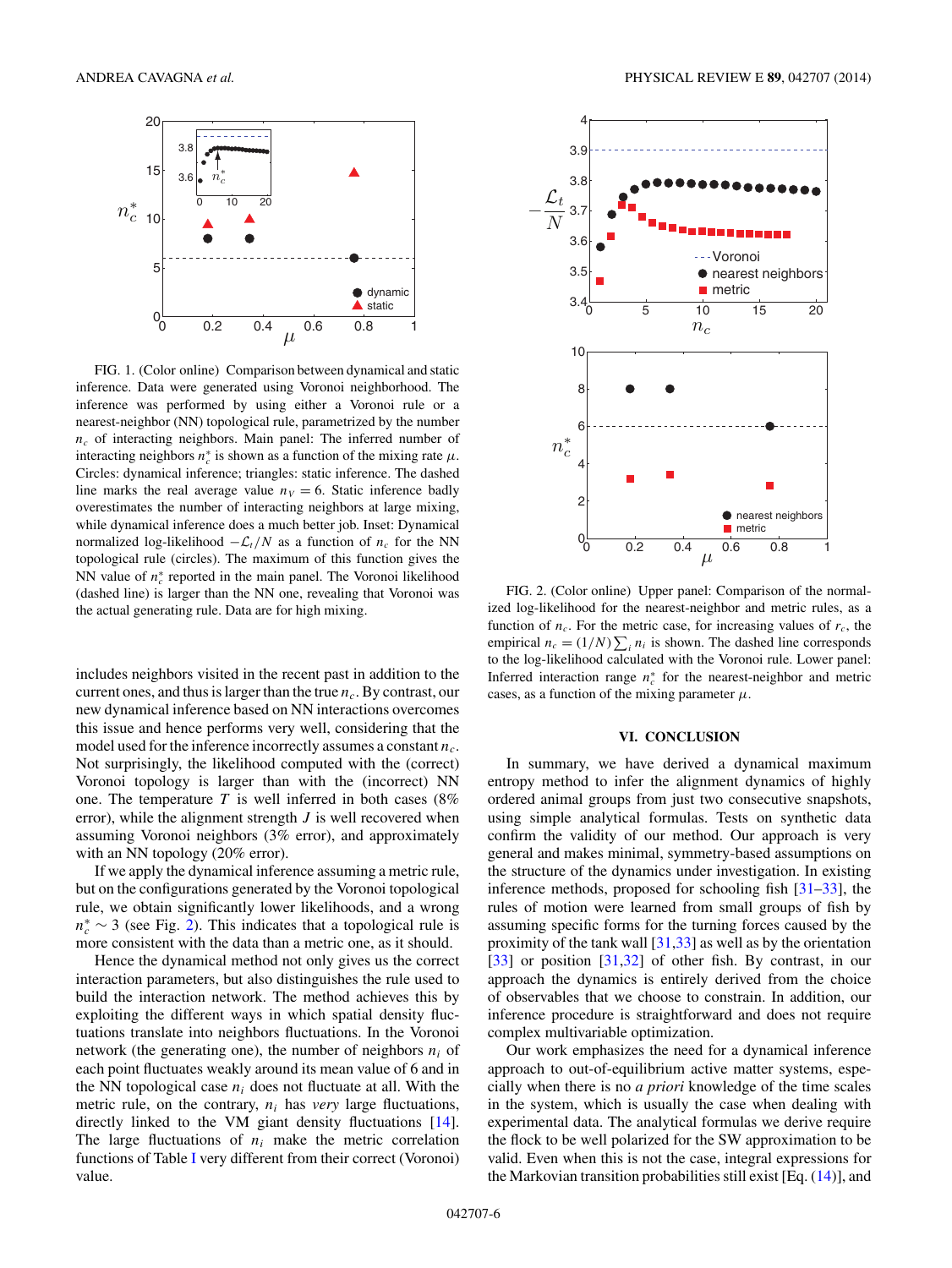<span id="page-6-0"></span>may be evaluated numerically, similarly to the case of Ising spins or spiking neurons where related approaches have been proposed [\[34–36\]](#page-8-0). Such a regime would be useful for studying weakly polarized groups such as midges [\[37\]](#page-8-0). The method also assumes homogeneous agents, a hypothesis that can be relaxed by treating differently some classes of agents, like those on the border as in [\[20\]](#page-8-0). It is also presented in the absence of external perturbations, which could be incorporated by adding local or global fields to the action, Eq. [\(8\)](#page-2-0).

The effective alignment forces that we derive from the maximum entropy principle are not built into the approach, but rather follow from the local correlative structure of the data. In cases where polar order does not stem from alignment forces, the correlation functions between birds may not be the right choice of observables, and the approach should be adapted accordingly by adding other observables to be constrained. Ultimately, when applying the method to real data, the choice of observables should be validated by testing the predictions of the model on observables that were not used to construct it, such as higher-order correlation functions, as was done for example in [\[20\]](#page-8-0).

Other forces than alignment forces may be at play in real systems, such as cohesion forces in flocks, which tend to attract birds towards the rest of the group. One could be worried that they might interfere with the inference of the alignment dynamics. However, in topological models moderate cohesion forces mostly prevent the diffusive spreading of birds' positions (otherwise observed in cohesionless models in open space  $[14]$ ) keeping the mixing rate  $\mu$  finite, and do not have much of an effect on the bulk dynamics. At first approximation they can be neglected in the bulk and we expect our inference method to be robust to their presence. In fact, it was shown that the alignment parameters of a system simulated with cohesion forces were correctly inferred by the static inference procedure, even though the model explicitly ignored cohesion [\[20\]](#page-8-0).

Our approach is applicable to many systems where collective motion is observed, including moving animal groups [\[38\]](#page-8-0), bacterial colonies [\[39,40\]](#page-8-0), motility assays [\[41\]](#page-8-0), collective motion of epithelial cells [\[42\]](#page-8-0), vibrated polar disks [\[43,44\]](#page-9-0), colloids  $[45]$ , or nematic order  $[46]$ . The method should be tailored to each case. For example, the symmetry between the front and back can be broken by parametrizing the interaction network to account for different behaviors with respect to front and back neighbors as in [\[47\]](#page-9-0). In the case of nematic order, local correlation functions should be replaced by local nematic-order parameters. "Pursuit" behaviors such as those observed in  $[31,32]$  could be captured by constraining correlation functions between the orientation and relative positions between individuals. As we have already stressed, each system has its natural symmetries, and the choice of relevant observables to be constrained should also reflect prior biological or physical insight about the considered system.

Throughout this work we have assumed that *δt* is equal to (or smaller than) the real update time lag, namely the biological time scale. This may not be true for some datasets, as the sampling time of the experimental equipment is likely to be larger than the neural update time actually used by animals. This is certainly the case for the starling data of [\[20\]](#page-8-0). When

this happens, the experimental time series is a coarse-grained version of the real dynamics, so that the present method would probably provide a time-renormalized value of the interaction parameters. It would therefore be important to generalize our equations to deal with this issue. Other generalizations include the extension to more than two consecutive times (with the risk of accumulating tracking errors), which would allow one to infer dynamics characterized by linear, not diffusive, dispersion relations [\[48\]](#page-9-0).

### **ACKNOWLEDGMENTS**

We thank Martin Weigt for helpful discussions. I.G. was supported by Grants No. IIT–Seed Artswarm and No. ERC– StG n.257126. A.C. was supported by Grant No. US-AFOSR FA95501010250 (through the University of Maryland). F.G. acknowledges support from Grants EPSRC First Grant No. EP/K018450/1 and MC Career Integration Grant No. PCIG13- GA-2013-618399. Work in Paris was supported by Grant ERCStG No. 306312.

## **APPENDIX A: CONTINUOUS-TIME, ADIABATIC LIMIT, AND STATIC MAXIMUM ENTROPY**

Here we show that, when the interaction network is symmetric and evolves adiabatically, the continuous-time limit of the dynamical maximum entropy stochastic process admits a steady state that is given by the static maximum entropy distribution.

We start from the Langevin equation  $(27)$ 

$$
\frac{d\pi}{dt} = -J\Lambda\pi + \xi(t),\tag{A1}
$$

where  $\Lambda_{ij} = n_i \delta_{ij} - n_{ij}$ , and  $\xi_i(t)$  are i.i.d. Gaussian white noises with  $\langle \xi_i(t) \xi_i(t') \rangle = 2T(d-1)\delta(t-t')$ , where  $\delta(x)$  is Dirac's delta function.

When  $\Lambda$  varies slowly with time, Eq. (A1) can be formally integrated as follows:

$$
\pi(t) = \int_{-\infty}^{t} dt' e^{-J\Lambda(t-t')} \xi(t'). \tag{A2}
$$

If, in addition,  $\Lambda$  is symmetric, the system reaches some equilibrium steady state. More precisely, the collective mode that is parallel to **u**, which corresponds to the average direction of the flock  $(1/N)\sum_i \pi_i$ , and follows an unconstrained random walk, as it corresponds to a the zero mode of  $\Lambda$ ,  $\Lambda$ **u** = 0. All the other modes that are orthogonal to **u** are bounded by a restoring force. The steady-state distribution of  $\pi$  is therefore Gaussian, with  $C_{ij} = \text{Cov}(\pi_i, \pi_j)$  satisfying

$$
J\Lambda \mathbf{C} = (d-1)T\bigg(1 - \frac{\mathbf{u}\mathbf{u}^\dagger}{N}\bigg),\tag{A3}
$$

where **1** is the identity matrix.

Remarkably, in the spin-wave approximation, this distribution is the same as the one obtained by the principle maximum entropy constrained by the static correlation functions

$$
P(\mathbf{s}) = \frac{1}{Z} \exp\left(\frac{1}{2} \sum_{i \neq j} J_{ij}^{\text{stat}} s_i s_j\right),\tag{A4}
$$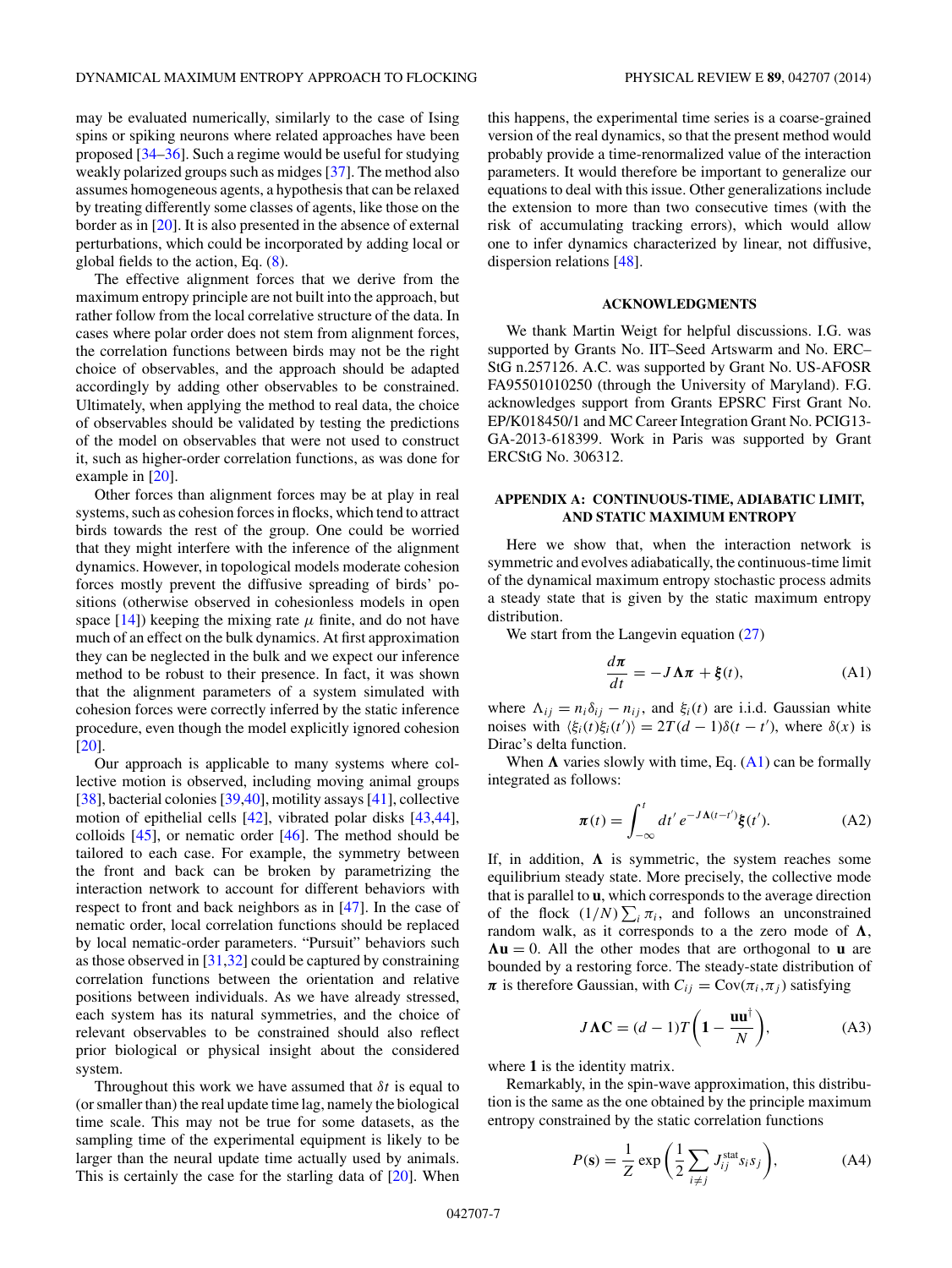<span id="page-7-0"></span>with

$$
J_{ij}^{\text{stat}} = \frac{J}{T} n_{ij}.
$$
 (A5)

One can check this by expanding Eq.  $(A4)$  at small  $\pi$ , after setting *n* to be the average direction of the flock, so that  $\sum \pi_i$  = 0, and

$$
P(\pi) \propto \delta\bigg(\sum_{i} \pi_{i}\bigg) \exp\bigg(-\frac{J}{2T} \sum_{ij} \Lambda_{ij} \pi_{i} \pi_{j}\bigg). \quad (A6)
$$

By virtue of Gaussian integration rules, this distribution has the same covariance as Eq.  $(A3)$ , and therefore is identical.

### **APPENDIX B: LIKELIHOOD MAXIMIZATION**

In this Appendix we give detailed expressions for maximizing the likelihood. The likelihood reads:

$$
\frac{\mathcal{L}}{N} = \frac{d-1}{2} \ln 2T \delta t + \frac{\hat{\mathcal{L}}}{4T \delta t},
$$
 (B1)

where

$$
\hat{\mathcal{L}} = C_s^1 + C_s - 2\alpha \tilde{C}_s + \alpha^2 \hat{C}_s + 2\alpha (C_{\text{int}} - \alpha \tilde{C}_{\text{int}}) \n+ \alpha^2 C_{\text{int}}' - 2\alpha G_{\text{int}} - 2(G_s - \alpha \tilde{G}_s),
$$
\n(B2)

and  $\alpha = J n_c \delta t$ .

There are three parameters to optimize over: the interaction strengh  $J$ , the interaction range  $n_c$ , and the "temperature"  $T$ which sets the strength of noise. This last one is simply given by the condition *∂*L*/∂T* = 0, which yields

$$
T = \frac{\hat{\mathcal{L}}}{2(d-1)\delta t}.
$$
 (B3)

At this optimum value of *T* , we have

$$
\frac{\mathcal{L}}{N} = \frac{d-1}{2} \{ \ln[\hat{\mathcal{L}}/(d-1)] + 1 \}.
$$
 (B4)

Minimizing  $\hat{\mathcal{L}}$ ,  $\partial \hat{\mathcal{L}}/\partial \alpha$ , then yields the optimum value of  $\alpha$ :

$$
\alpha = \frac{C_{\text{int}} - \tilde{C}_s + \tilde{G}_s - G_{\text{int}}}{2\tilde{C}_{\text{int}} - C_{\text{int}}' - \hat{C}_s}.
$$
 (B5)

At this optimum, one has  $\hat{\mathcal{L}} = C_s^1 + C_s - 2G_s + \tilde{\mathcal{L}}$ , where

$$
\tilde{\mathcal{L}} = \frac{(C_{\text{int}} - \tilde{C}_s + \tilde{G}_s - G_{\text{int}})^2}{2\tilde{C}_{\text{int}} - C_{\text{int}}' - \hat{C}_s}
$$
(B6)

is the only term that depends on the interaction matrix  $n_{ij}$ . Therefore, to find the optimum interaction range  $n_c$  in the case of the nearest-neighbor model, one just needs to minimize  $\mathcal{L}(n_c)$ .

### **APPENDIX C: CONSISTENCY WITH THE STATIC APPROACH**

Here we show how the dynamical inference equations derived above reduce to the static inference formulas of [\[20\]](#page-8-0) in the appropriate limits.

To recover the static inference equations, we start by rewriting the dynamical inference equations, Eqs. (B3) and (B5), explicitly

$$
J = \frac{1}{n_c} \frac{\Omega + (d-1)T_0}{C'_{\text{int}} + \hat{C}_s - 2\tilde{C}_{\text{int}}},\tag{C1}
$$

$$
T = T_0 + \frac{C_s^1 - C_s}{2(d-1)\delta t} - \frac{J n_c \delta t}{2(d-1)} \left( \frac{\tilde{C}_s - \tilde{G}_s}{\delta t} + \Omega \right),\tag{C2}
$$

with 
$$
n_c = (1/N) \sum_i n_i
$$
 and  

$$
C_c - G_c
$$

$$
T_0 = \frac{C_s - G_s}{\delta t (d - 1)}, \quad \Omega = \frac{G_{\text{int}} - C_{\text{int}}}{\delta t}.
$$
 (C3)

When the system is at steady state, we have  $C_s^1 \approx C_s$  and  $\Omega \approx (2Nn_c)^{-1} \sum_{ij} \pi_i \pi_j \frac{dn_{ij}}{dt}$  [directly from the definitions in Table [I](#page-4-0) of the main text and Eq.  $(C3)$ ]; the second term in Eq. (C2) cancels and  $T \approx T_0$  for small  $\delta t$ . If we further assume that data were actually generated by *exactly* the class of models we are trying to infer (which may not be the case in general, as we are looking at effective descriptions), we have exactly  $T = T_0$ . If, in addition, the neighbor changes are slow, then  $\Omega \approx 0$  and Eq. [\(A3\)](#page-6-0) implies  $\tilde{C}_{int} \approx C'_{int}$ . Equation (C1) thus gives

$$
\frac{Jn_c}{T} \approx \frac{d-1}{\hat{C}_s - \tilde{C}_{\text{int}}},\tag{C4}
$$

which is the result of the static inference. Note, however, that in addition to recovering the alignment strength, the dynamical inference procedure allows us to separate the interaction coupling *J* from the temperature *T* .

## **APPENDIX D: SPIN-WAVE EXPANSION OF THE TOPOLOGICAL VICSEK MODEL**

As described in the main text, to test our dynamical inference method we generated synthetic data with the topological VM defined by

$$
\theta_i^{t+\delta t} = \text{Arg}\bigg[s_i^t + J_V \delta t \sum_j n_{ij} s_j^t \bigg] + \sqrt{\delta t} \,\xi_i^t,\tag{D1}
$$

$$
r_i^{t+\delta t} = r_i^t + v_0 \,\delta t \, s_i^{t+\delta t}.\tag{D2}
$$

In this section, we show that Eq.  $(D1)$  is in fact equivalent in the spin-wave limit to an update equation of the same kind as Eqs.  $(21)$ ,  $(25)$ , and  $(26)$ . To this aim, it is convenient to rewrite Eq.  $(D1)$  in the following equivalent form:

$$
s_i^{t+\delta t} = \frac{s_i^t + J_V \delta t \sum_j n_{ij} s_j^t}{\|s_i^t + J_V \delta t \sum_j n_{ij} s_j^t\|} + \sqrt{\delta t} \epsilon_i^t,
$$
 (D3)

$$
r_i^{t+\delta t} = r_i^t + v_0 \, \delta t \, s_i^{t+\delta t}, \tag{D4}
$$

where  $\epsilon_i$  is a delta-correlated noise perpendicular to  $s_i$  with variance  $2(d - 1)T_V$  [i.e., whose effect is the same as the angular noise appearing in Eq.  $(D1)$ ].

In the large polarization regime we can perform a spinwave expansion  $s_i = \pi_i + n\sqrt{1 - \pi_i^2}$ , where *n* is a vector representing the global direction of motion and  $\pi_i$  is the component of the direction  $s_i$  perpendicular to  $n$ . We can now expand the normalization at the right-hand side in Eq.  $(D3)$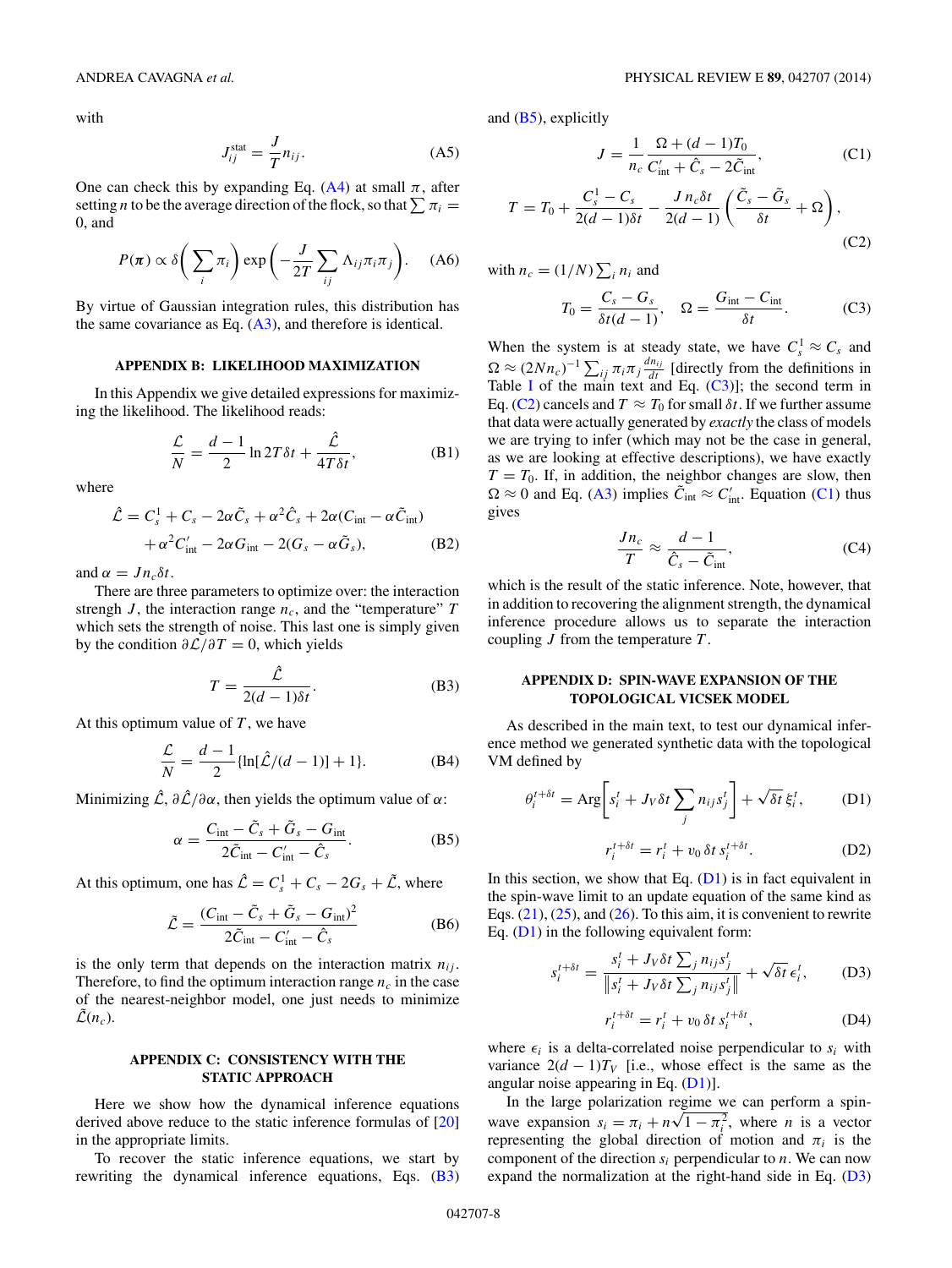<span id="page-8-0"></span>with respect to  $\pi_i^2$  to get

$$
\left\|s_i^t + J_V \delta t \sum_j n_{ij} s_j^t \right\| = 1 + \delta t J_V n_i + \mathcal{O}(\pi^2), \tag{D5}
$$

where  $n_i = \sum_j n_{ij}$ . Equation [\(D3\)](#page-7-0) then leads to the following update equation for the  $\{\pi_i\}$ :

$$
\pi_i^{t+\delta t} = \frac{\pi_i^t + \delta t J_V \sum_j n_{ij} \pi_j^t}{1 + \delta t J_V n_i} + \sqrt{\delta t} \epsilon_i = \left(1 - \delta t \frac{J_V}{1 + \delta t J_V n_i}\right) \pi_i^t + \delta t \frac{J_V}{1 + \delta t J_V n_i} \sum_j n_{ij} \pi_j^t + \sqrt{\delta t} \epsilon_i.
$$
 (D6)

When  $\delta t$  is small, we can disregard the fluctuations in  $n_i$  and Eq. (D6) is of the same form of Eq. [\(21\)](#page-3-0) with the parametrization defined in Eqs.  $(25)$  and  $(26)$  and

$$
J = \frac{J_V}{1 + \delta t J_V n_V}.
$$
 (D7)

- [1] T. Vicsek, A. Czirók, E. Ben-Jacob, I. Cohen, and O. Shochet, [Phys. Rev. Lett.](http://dx.doi.org/10.1103/PhysRevLett.75.1226) **[75](http://dx.doi.org/10.1103/PhysRevLett.75.1226)**, [1226](http://dx.doi.org/10.1103/PhysRevLett.75.1226) [\(1995\)](http://dx.doi.org/10.1103/PhysRevLett.75.1226).
- [2] Y. Tu, J. Toner, and M. Ulm, [Phys. Rev. Lett.](http://dx.doi.org/10.1103/PhysRevLett.80.4819) **[80](http://dx.doi.org/10.1103/PhysRevLett.80.4819)**, [4819](http://dx.doi.org/10.1103/PhysRevLett.80.4819) [\(1998\)](http://dx.doi.org/10.1103/PhysRevLett.80.4819).
- [3] G. Grégoire and H. Chaté, *[Phys. Rev. Lett.](http://dx.doi.org/10.1103/PhysRevLett.92.025702)* **[92](http://dx.doi.org/10.1103/PhysRevLett.92.025702)**, [025702](http://dx.doi.org/10.1103/PhysRevLett.92.025702) [\(2004\)](http://dx.doi.org/10.1103/PhysRevLett.92.025702).
- [4] E. Bertin, M. Droz, and G. Grégoire, *[Phys. Rev. E](http://dx.doi.org/10.1103/PhysRevE.74.022101)* **[74](http://dx.doi.org/10.1103/PhysRevE.74.022101)**, [022101](http://dx.doi.org/10.1103/PhysRevE.74.022101) [\(2006\)](http://dx.doi.org/10.1103/PhysRevE.74.022101).
- [5] E. Bertin, M. Droz, and G. Grégoire, [J. Phys. A](http://dx.doi.org/10.1088/1751-8113/42/44/445001) [42](http://dx.doi.org/10.1088/1751-8113/42/44/445001), [445001](http://dx.doi.org/10.1088/1751-8113/42/44/445001) [\(2009\)](http://dx.doi.org/10.1088/1751-8113/42/44/445001).
- [6] T. Ihle, [Phys. Rev. E](http://dx.doi.org/10.1103/PhysRevE.83.030901) **[83](http://dx.doi.org/10.1103/PhysRevE.83.030901)**, [030901](http://dx.doi.org/10.1103/PhysRevE.83.030901) [\(2011\)](http://dx.doi.org/10.1103/PhysRevE.83.030901).
- [7] H. Chaté, F. Ginelli, G. Grégoire, and F. Raynaud, *[Phys. Rev. E](http://dx.doi.org/10.1103/PhysRevE.77.046113)* **[77](http://dx.doi.org/10.1103/PhysRevE.77.046113)**, [046113](http://dx.doi.org/10.1103/PhysRevE.77.046113) [\(2008\)](http://dx.doi.org/10.1103/PhysRevE.77.046113).
- [8] P. Szabó, M. Nagy, and T. Vicsek, *[Phys. Rev. E](http://dx.doi.org/10.1103/PhysRevE.79.021908)* **[79](http://dx.doi.org/10.1103/PhysRevE.79.021908)**, [021908](http://dx.doi.org/10.1103/PhysRevE.79.021908) [\(2009\)](http://dx.doi.org/10.1103/PhysRevE.79.021908).
- [9] A. Peshkov, S. Ngo, E. Bertin, H. Chaté, and F. Ginelli, *Phys.* Rev. Lett. **[109](http://dx.doi.org/10.1103/PhysRevLett.109.098101)**, [098101](http://dx.doi.org/10.1103/PhysRevLett.109.098101) [\(2012\)](http://dx.doi.org/10.1103/PhysRevLett.109.098101).
- [10] J. Toner, [Phys. Rev. E](http://dx.doi.org/10.1103/PhysRevE.86.031918) **[86](http://dx.doi.org/10.1103/PhysRevE.86.031918)**, [031918](http://dx.doi.org/10.1103/PhysRevE.86.031918) [\(2012\)](http://dx.doi.org/10.1103/PhysRevE.86.031918).
- [11] S. Ramaswamy, [Annu. Rev. Condens. Matter Phys.](http://dx.doi.org/10.1146/annurev-conmatphys-070909-104101) **[1](http://dx.doi.org/10.1146/annurev-conmatphys-070909-104101)**, [323](http://dx.doi.org/10.1146/annurev-conmatphys-070909-104101) [\(2010\)](http://dx.doi.org/10.1146/annurev-conmatphys-070909-104101).
- [12] J. Toner and Y. Tu, [Phys. Rev. Lett.](http://dx.doi.org/10.1103/PhysRevLett.75.4326) **[75](http://dx.doi.org/10.1103/PhysRevLett.75.4326)**, [4326](http://dx.doi.org/10.1103/PhysRevLett.75.4326) [\(1995\)](http://dx.doi.org/10.1103/PhysRevLett.75.4326).
- [13] J. Toner and Y. H. Tu, [Phys. Rev. E](http://dx.doi.org/10.1103/PhysRevE.58.4828) **[58](http://dx.doi.org/10.1103/PhysRevE.58.4828)**, [4828](http://dx.doi.org/10.1103/PhysRevE.58.4828) [\(1998\)](http://dx.doi.org/10.1103/PhysRevE.58.4828).
- [14] F. Ginelli and H. Chate,´ [Phys. Rev. Lett.](http://dx.doi.org/10.1103/PhysRevLett.105.168103) **[105](http://dx.doi.org/10.1103/PhysRevLett.105.168103)**, [168103](http://dx.doi.org/10.1103/PhysRevLett.105.168103) [\(2010\)](http://dx.doi.org/10.1103/PhysRevLett.105.168103).
- [15] A. Cavagna, I. Giardina, A. Orlandi, G. Parisi, A. Procaccini, M. Viale, and V. Zdravkovic, [Animal Behaviour](http://dx.doi.org/10.1016/j.anbehav.2008.02.002) **[76](http://dx.doi.org/10.1016/j.anbehav.2008.02.002)**, [217](http://dx.doi.org/10.1016/j.anbehav.2008.02.002) [\(2008\)](http://dx.doi.org/10.1016/j.anbehav.2008.02.002).
- [16] A. Cavagna, I. Giardina, A. Orlandi, G. Parisi, and A. Procaccini, [Animal Behaviour](http://dx.doi.org/10.1016/j.anbehav.2008.02.003) **[76](http://dx.doi.org/10.1016/j.anbehav.2008.02.003)**, [237](http://dx.doi.org/10.1016/j.anbehav.2008.02.003) [\(2008\)](http://dx.doi.org/10.1016/j.anbehav.2008.02.003).
- [17] M. Ballerini, N. Cabibbo, R. Candelier, A. Cavagna, E. Cisbani, I. Giardina, A. Orlandi, G. Parisi, A. Procaccini, M. Viale, and V. Zdravkovic, [Animal Behaviour](http://dx.doi.org/10.1016/j.anbehav.2008.02.004) **[76](http://dx.doi.org/10.1016/j.anbehav.2008.02.004)**, [201](http://dx.doi.org/10.1016/j.anbehav.2008.02.004) [\(2008\)](http://dx.doi.org/10.1016/j.anbehav.2008.02.004).
- [18] M. Ballerini, N. Cabibbo, R. Candelier, A. Cavagna, E. Cisbani, I. Giardina, V. Lecomte, A. Orlandi, G. Parisi, A. Procaccini, M. Viale, and V. Zdravkovic, [Proc. Natl. Acad. Sci. USA](http://dx.doi.org/10.1073/pnas.0711437105) **[105](http://dx.doi.org/10.1073/pnas.0711437105)**, [1232](http://dx.doi.org/10.1073/pnas.0711437105) [\(2008\)](http://dx.doi.org/10.1073/pnas.0711437105).
- [19] A. Cavagna, A. Cimarelli, I. Giardina, G. Parisi, R. Santagati, F. Stefanini, and M. Viale, [Proc. Natl. Acad. Sci. USA](http://dx.doi.org/10.1073/pnas.1005766107) **[107](http://dx.doi.org/10.1073/pnas.1005766107)**, [11865](http://dx.doi.org/10.1073/pnas.1005766107) [\(2010\)](http://dx.doi.org/10.1073/pnas.1005766107).
- [20] W. Bialek, A. Cavagna, I. Giardina, T. Mora, E. Silvestri, M. Viale, and A. M Walczak, [Proc. Natl. Acad. Sci. USA](http://dx.doi.org/10.1073/pnas.1118633109) **[109](http://dx.doi.org/10.1073/pnas.1118633109)**, [4786](http://dx.doi.org/10.1073/pnas.1118633109) [\(2012\)](http://dx.doi.org/10.1073/pnas.1118633109).
- [21] W. Bialek, A. Cavagna, I. Giardina, T. Mora, O. Pohl, E. Silvestri, M. Viale, and A. Walczak, [arXiv:1307.5563v1](http://arxiv.org/abs/arXiv:1307.5563v1) [Proc. Natl. Acad. Sci. USA (to be published)].
- [22] [E. Schneidman, M. J Berry, R. Segev, and W. Bialek,](http://dx.doi.org/10.1038/nature04701) Nature (London) **[440](http://dx.doi.org/10.1038/nature04701)**, [1007](http://dx.doi.org/10.1038/nature04701) [\(2006\)](http://dx.doi.org/10.1038/nature04701).
- [23] J. Shlens, G. D. Field, J. L. Gauthier, M. I. Grivich, D. Petrusca, A. Sher, A. M. Litke, and E. J. Chichilnisky, [J. Neurosci.](http://dx.doi.org/10.1523/JNEUROSCI.1282-06.2006) **[26](http://dx.doi.org/10.1523/JNEUROSCI.1282-06.2006)**, [8254](http://dx.doi.org/10.1523/JNEUROSCI.1282-06.2006) [\(2006\)](http://dx.doi.org/10.1523/JNEUROSCI.1282-06.2006).
- [24] M. Weigt, R. A. White, H. Szurmant, J. A. Hoch, and T. Hwa, [Proc. Natl. Acad. Sci. USA](http://dx.doi.org/10.1073/pnas.0805923106) **[106](http://dx.doi.org/10.1073/pnas.0805923106)**, [67](http://dx.doi.org/10.1073/pnas.0805923106) [\(2009\)](http://dx.doi.org/10.1073/pnas.0805923106).
- [25] [T. Mora, A. M. Walczak, W. Bialek, and C. G. Callan,](http://dx.doi.org/10.1073/pnas.1001705107) Proc. Natl. Acad. Sci. USA **[107](http://dx.doi.org/10.1073/pnas.1001705107)**, [5405](http://dx.doi.org/10.1073/pnas.1001705107) [\(2010\)](http://dx.doi.org/10.1073/pnas.1001705107).
- [26] M. Santolini, T. Mora, and V. Hakim,  $arXiv:1302.4424v1$ .
- [27] T. Mora and W. Bialek, [J. Stat. Phys.](http://dx.doi.org/10.1007/s10955-011-0229-4) **[144](http://dx.doi.org/10.1007/s10955-011-0229-4)**, [268](http://dx.doi.org/10.1007/s10955-011-0229-4) [\(2011\)](http://dx.doi.org/10.1007/s10955-011-0229-4).
- [28] S. Pressé, K. Ghosh, J. Lee, and K. A. Dill, *[Rev. Mod. Phys.](http://dx.doi.org/10.1103/RevModPhys.85.1115)* [85](http://dx.doi.org/10.1103/RevModPhys.85.1115), [1115](http://dx.doi.org/10.1103/RevModPhys.85.1115) [\(2013\)](http://dx.doi.org/10.1103/RevModPhys.85.1115).
- [29] F. Dyson, [Phys. Rev.](http://dx.doi.org/10.1103/PhysRev.102.1217) **[102](http://dx.doi.org/10.1103/PhysRev.102.1217)**, [1217](http://dx.doi.org/10.1103/PhysRev.102.1217) [\(1956\)](http://dx.doi.org/10.1103/PhysRev.102.1217).
- [30] G. Voronoi, J. Reine Angew. Math. **133**, 97 (1907).
- [31] J. E. Herbert-Read, A. Perna, R. P. Mann, T. M. Schaerf, D. J. T. Sumpter, and A. J. W. Ward, [Proc. Natl. Acad. Sci. USA](http://dx.doi.org/10.1073/pnas.1109355108) **[108](http://dx.doi.org/10.1073/pnas.1109355108)**, [18726](http://dx.doi.org/10.1073/pnas.1109355108) [\(2011\)](http://dx.doi.org/10.1073/pnas.1109355108).
- [32] Y. Katz, K. Tunstrøm, C. C. Ioannou, C. Huepe, and I. D. Couzin, [Proc. Natl. Acad. Sci. USA](http://dx.doi.org/10.1073/pnas.1107583108) **[108](http://dx.doi.org/10.1073/pnas.1107583108)**, [18720](http://dx.doi.org/10.1073/pnas.1107583108) [\(2011\)](http://dx.doi.org/10.1073/pnas.1107583108).
- [33] J. Gautrais *et al.*, [PLoS Comput. Biol.](http://dx.doi.org/10.1371/journal.pcbi.1002678) **[8](http://dx.doi.org/10.1371/journal.pcbi.1002678)**, [e1002678](http://dx.doi.org/10.1371/journal.pcbi.1002678) [\(2012\)](http://dx.doi.org/10.1371/journal.pcbi.1002678).
- [34] O. Marre, S. El Boustani, Y. Frégnac, and A. Destexhe, *Phys.* Rev. Lett. **[102](http://dx.doi.org/10.1103/PhysRevLett.102.138101)**, [138101](http://dx.doi.org/10.1103/PhysRevLett.102.138101) [\(2009\)](http://dx.doi.org/10.1103/PhysRevLett.102.138101).
- [35] Y. Roudi and J. Hertz, [Phys. Rev. Lett.](http://dx.doi.org/10.1103/PhysRevLett.106.048702) **[106](http://dx.doi.org/10.1103/PhysRevLett.106.048702)**, [048702](http://dx.doi.org/10.1103/PhysRevLett.106.048702) [\(2011\)](http://dx.doi.org/10.1103/PhysRevLett.106.048702).
- [36] J. C. Vasquez, O. Marre, A. G. Palacios, M. J. Berry Ii, and B. Cessac, [J. Physiol. \(Paris\)](http://dx.doi.org/10.1016/j.jphysparis.2011.11.001) **[106](http://dx.doi.org/10.1016/j.jphysparis.2011.11.001)**, [120](http://dx.doi.org/10.1016/j.jphysparis.2011.11.001) [\(2012\)](http://dx.doi.org/10.1016/j.jphysparis.2011.11.001).
- [37] A. Attanasi, A. Cavagna, L. Del Castello, I. Giardina, S. Melillo, L. Parisi, O. Pohl, B. Rossaro, E. Shen, E. Silvestri, and M. Viale, [arXiv:1307.5631v1.](http://arxiv.org/abs/arXiv:1307.5631v1)
- [38] J. K. Parrish and W. M. Hamner, *Animal Groups in Three Dimensions*(Cambridge University Press, Cambridge, England, 1997).
- [39] [H. P. Zhang, A. Be'er, E.-L. Florin, and H. L. Swinney,](http://dx.doi.org/10.1073/pnas.1001651107) Proc. Natl. Acad. Sci. USA **[107](http://dx.doi.org/10.1073/pnas.1001651107)**, [13626](http://dx.doi.org/10.1073/pnas.1001651107) [\(2010\)](http://dx.doi.org/10.1073/pnas.1001651107).
- [40] X. Chen, X. Dong, A. Be'er, H. L. Swinney, and H. P. Zhang, [Phys. Rev. Lett.](http://dx.doi.org/10.1103/PhysRevLett.108.148101) **[108](http://dx.doi.org/10.1103/PhysRevLett.108.148101)**, [148101](http://dx.doi.org/10.1103/PhysRevLett.108.148101) [\(2012\)](http://dx.doi.org/10.1103/PhysRevLett.108.148101).
- [41] Y. Sumino, K. H. Nagai, Y. Shitaka, D. Tanaka, K. Yoshikawa, H. Chaté, and K. Oiwa, [Nature \(London\)](http://dx.doi.org/10.1038/nature10874) **[483](http://dx.doi.org/10.1038/nature10874)**, [448](http://dx.doi.org/10.1038/nature10874) [\(2012\)](http://dx.doi.org/10.1038/nature10874).
- [42] N. Sepúlveda, L. Petitjean, O. Cochet, E. Grasland-Mongrain, P. Silberzan, and V. Hakim, [PLoS Comput. Biol.](http://dx.doi.org/10.1371/journal.pcbi.1002944) **[9](http://dx.doi.org/10.1371/journal.pcbi.1002944)**, [e1002944](http://dx.doi.org/10.1371/journal.pcbi.1002944) [\(2013\)](http://dx.doi.org/10.1371/journal.pcbi.1002944).